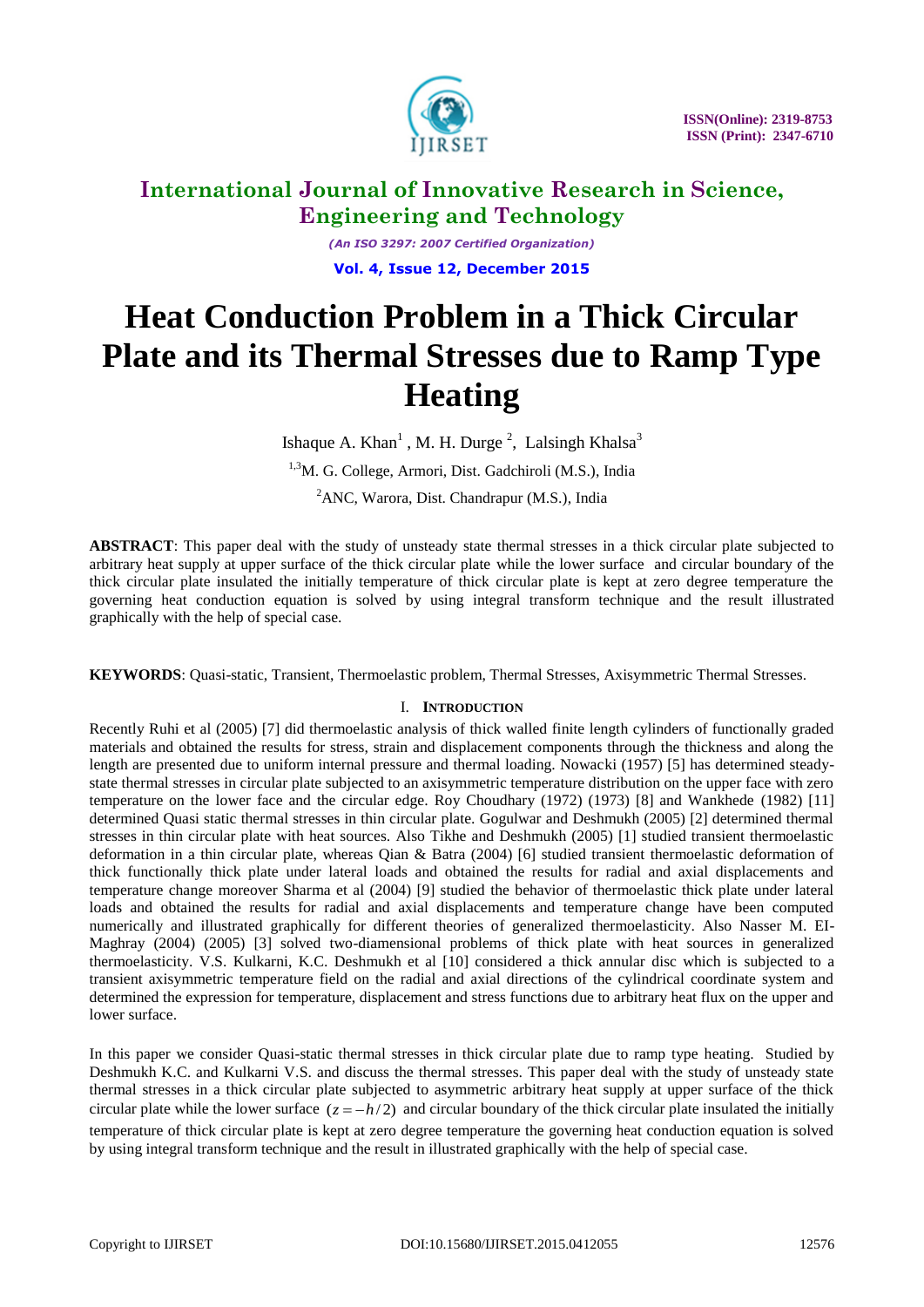

*(An ISO 3297: 2007 Certified Organization)*

**Vol. 4, Issue 12, December 2015**

#### II. **STATEMENT OF THE PROBLEM**

Consider a thick circular plate of radius a and thickness h occupying space *D* defined by  $0 \le r \le a$ ,  $-h/2 \le z \le +h/2$ the plate is kept at zero initial temperature the circular region  $D1 : b \le r \le a$  of upper surface  $(z = +h/2)$  subjected to temperature distribution as follows  $=\frac{T_0}{t_0}[H(r-b)-H(r-a)]t$  for  $0 \le t \le t_0$ 

$$
[T(r, z, t)] = \frac{T_0}{t_0} [H(r - b) - H(r - a)]t \quad \text{for} \quad 0 \le t \le t_0
$$
  
=  $T_0 [H(r - b) - H(r - a)]$  \quad \text{for} \quad t \ge t\_0

where  $H(r-b)$  is the Heaviside function. The lower surface  $(z = -h/2)$  and the circular edge  $(r = a)$  are thermally insulated. Assume the circular boundary of the thick circular plate is free from traction under theses more realistic prescribed condition the quasi-static thermal stresses in a thick clamped circular plate are required to be determined.

#### **Heat Condition Equation:**

The temperature of the plate at time *t* satisfies the Heat Condition equation  $\frac{\partial^2 T}{\partial t^2} + \frac{1}{\partial t \partial t} \frac{\partial^2 T}{\partial t^2} - \frac{1}{\partial t \partial t}$ 

$$
\frac{\partial^2 T}{\partial r^2} + \frac{1}{r} \frac{\partial T}{\partial r} + \frac{\partial^2 T}{\partial z^2} = \frac{1}{k} \frac{\partial T}{\partial t}
$$
(1)

with the condition

$$
T = \frac{T_0}{t_0} f(r)t \text{ for } 0 \le t \le t_0
$$

$$
T = f(r)T_0 \quad \text{for} \quad t \ge t_0 \quad at \quad z = \frac{h}{2} \qquad b \le r \le a
$$
\n
$$
\frac{\partial T}{\partial z} = 0 \qquad at \quad z = \frac{-h}{2} \qquad b \le r \le a \tag{3}
$$

$$
\frac{\partial T}{\partial z} = 0 \qquad at \qquad z = \frac{-h}{2} \qquad b \le r \le a
$$
\n
$$
\frac{\partial T}{\partial r} = 0 \qquad at \qquad r = a \qquad \frac{-h}{2} \le z \le \frac{h}{2}
$$
\n(3)

$$
\frac{\partial T}{\partial r} = 0 \qquad at \qquad r = a \qquad \frac{-h}{2} \le z \le \frac{h}{2}
$$
 (3)

and initial conditions

$$
T = 0 \qquad \text{at} \qquad t = 0 \tag{5}
$$

where *k* is thermal diffusivity of the material of the plate and  $f(r) = [H(r-b) - H(r-a)]$ 

#### **Displacement Potential and Thermal Stresses:**

The differential equation and governing the displacement potential function  $\phi(r, z, t)$ <br>  $\frac{\partial^2 \phi}{\partial \phi}$   $1 \frac{\partial \phi}{\partial \phi}$   $\frac{\partial^2 \phi}{\partial z}$ 

$$
\frac{\partial^2 \phi}{\partial r^2} + \frac{1}{r} \frac{\partial \phi}{\partial r} + \frac{\partial^2 \phi}{\partial z^2} = k\tau
$$
\n(6)

where *k* is restraint coefficient and temperature change  $\tau = T - T_i$ ,  $T_i$  is the initial temperature the displacement potential function  $\phi$  is known as Goodier's thermoelastic displacement potential the displacement function in the cylindrical coordinate system are represented by Michell's function

$$
U_r = \frac{\partial \phi}{\partial r} - \frac{\partial^2 M}{\partial r \partial z} \tag{7}
$$

$$
\frac{\partial r}{\partial z} = \frac{\partial \phi}{\partial z} + 2(1 - v)\nabla^2 M - \frac{\partial^2 M}{\partial z^2}
$$
\n(3)

the Michell's function *M* must satisfy

$$
\nabla^2 \nabla^2 M = 0 \tag{9}
$$

where

$$
\nabla^2 = \frac{\partial^2}{\partial r^2} + \frac{1}{r} \frac{\partial}{\partial r} + \frac{\partial^2}{\partial z^2}
$$
 (10)

the Component stresses are represented by thermoelastic displacement potential  $\phi$  an Michell's function *M* as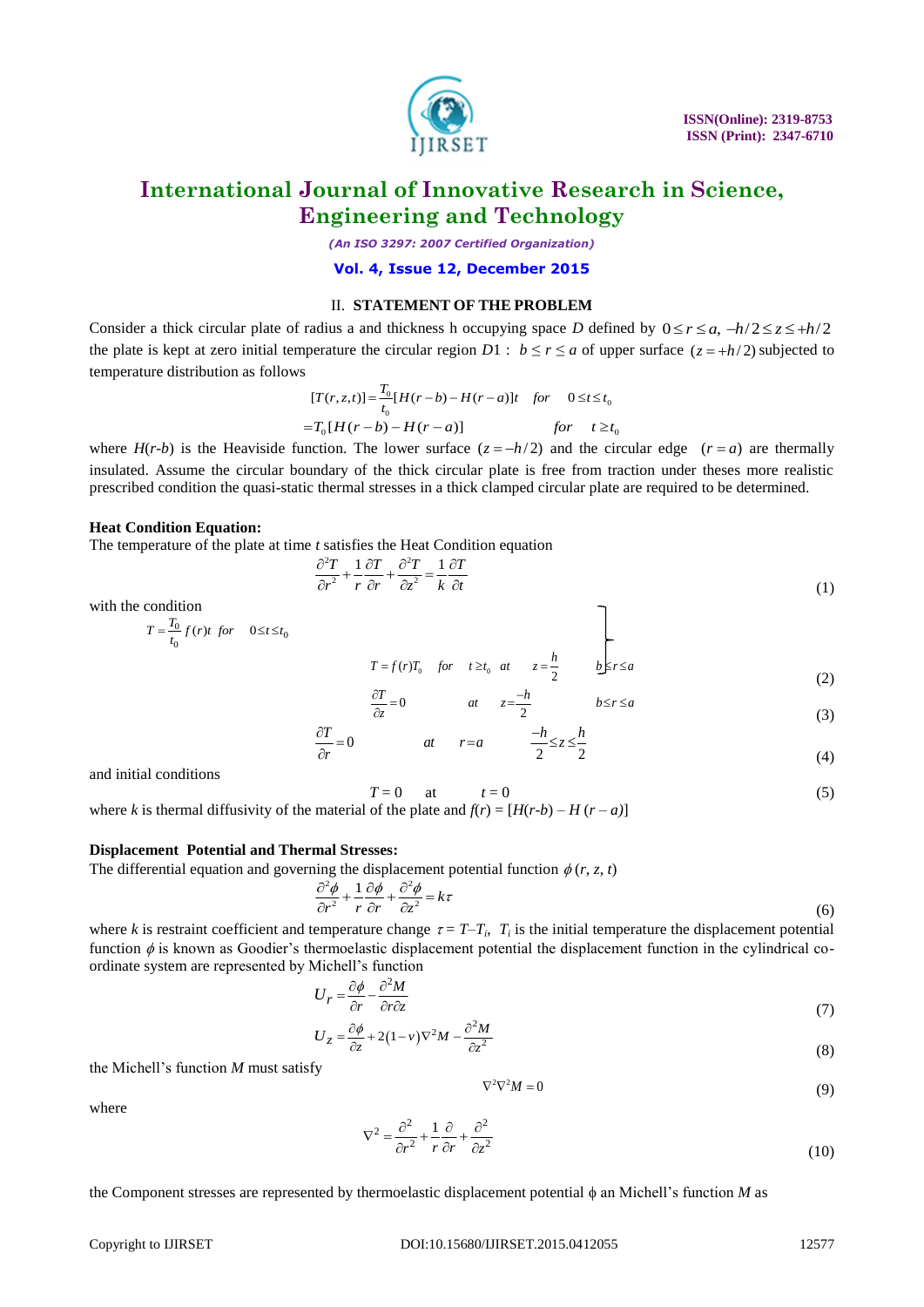

*(An ISO 3297: 2007 Certified Organization)*

#### **Vol. 4, Issue 12, December 2015**

$$
\sigma_{rr} = 2G \left[ \frac{\partial^2 \phi}{\partial r^2} - k\tau + \frac{\partial}{\partial z} \left( v \nabla^2 M \frac{\partial^2 M}{\partial r^2} \right) \right]
$$
  
\n
$$
\sigma_{\theta\theta} = 2G \left[ \frac{1}{2} \frac{\partial \phi}{\partial r} - k\tau + \frac{\partial}{\partial z} \left( v \nabla^2 - \frac{1}{2} \frac{\partial M}{\partial r} \right) \right]
$$
\n(11)

$$
\sigma_{\theta\theta} = 2G \left[ \frac{1}{r} \frac{\partial \phi}{\partial r} - k\tau + \frac{\partial}{\partial z} \left( v \nabla^2 - \frac{1}{r} \frac{\partial M}{\partial r} \right) \right]
$$
(11)

$$
\sigma_{\theta\theta} = 2G \left[ \frac{\partial^2 \phi}{r \partial r} - k\tau + \frac{\partial}{\partial z} \left( vV^2 - \frac{\partial^2 W}{r \partial r} \right) \right]
$$
\n
$$
\sigma_{zz} = 2G \left[ \frac{\partial^2 \phi}{\partial r^2} - k\tau + \frac{\partial}{\partial z} \left( (2 - v)V^2 M - \frac{\partial^2 M}{\partial z^2} \right) \right]
$$
\n(12)

and

$$
\sigma_{rz} = 2G \left[ \frac{\partial^2 \phi}{\partial r \partial z} - k\tau + \frac{\partial}{\partial z} \left( (1 - v)\nabla^2 M - \frac{\partial^2 M}{\partial z^2} \right) \right]
$$
(14)

where  $G$  and  $\nu$  are shear modulus and Poisson's ration receptivity.

For traction free surface stress function.

$$
\sigma_r = \sigma_{rz} = 0 \qquad at \qquad r = a \tag{15}
$$

the equation (1) to (15) Constitute mathematical formulation of the problem.

#### III. **SOLUTION OF THE PROBLEM**

Taking the Laplace transformation of the equation (1) to (4) *w.rt* and using (5) one obtains,<br> $\frac{\partial^2 \overline{T}}{\partial t^2} + \frac{1}{2} \frac{\partial \overline{T}}{\partial t^2} + \frac{\partial^2 \overline{T}}{\partial t^2} - \frac{P}{T} \overline{T}$ 

$$
\frac{\partial^2 \overline{T}}{\partial r^2} + \frac{1}{r} \frac{\partial \overline{T}}{\partial r} + \frac{\partial^2 \overline{T}}{\partial z^2} = \frac{P}{k} \overline{T}
$$
(16)

with the condition

$$
\overline{T} = \frac{T_0}{t_0} \left( \frac{1 - e^{-pt_0}}{P^2} \right) f(r) \quad at \ z = \frac{h}{2} \qquad b \le r \le a \tag{16}
$$
\n
$$
(16)
$$

$$
t_0 \left( P^2 \right)^{3/2} 2
$$
\n
$$
\frac{\partial \overline{T}}{\partial z} = 0 \qquad at \ z = -\frac{h}{2}, \qquad b \le r \le a
$$
\n(17)

and

$$
\frac{\partial \overline{T}}{\partial r} = 0 \qquad at \ r = a \qquad -\frac{h}{2} \le z \le \frac{h}{2}
$$
 (19)

*p* is Laplace transform parameter. Now Assume

 $A_{m} J_{0}(\alpha_{m} r).$  $\sum_{m=1}^{\infty} A_m J_0(\alpha_m r) \text{.} \text{Cosh} \left[ \beta_m \left( z + \frac{h}{2} \right) \right]$ *h*  $\overline{T} = \sum_{m=1}^{\infty} A_m J_0(\alpha_m r) \text{Cosh} \left[ \beta_m \right] z +$ 8 =  $\sum_{m=1}^{\infty} A_m J_0(\alpha_m r) \text{.} \text{Cosh}\left[\beta_m \left(z + \frac{h}{2}\right)\right]$ (20)

where 
$$
Jn(x)
$$
 in the Bessel function of the first kind of order *n* and  $\alpha_1 \alpha_2 \dots$  are the roots of the equation  

$$
J_1(\alpha_n a) = 0
$$
 (21)

Substitute equation (20) in equation (16) one obtain.<br> $\beta_m = \sqrt{\left(\alpha_m^2 + \frac{P}{l}\right)}$ 

$$
\beta_m = \sqrt{\left(\alpha_m^2 + \frac{P}{k}\right)} \quad n = 1.2....\infty
$$
\n(22)

Now the equation (17) in equation (20)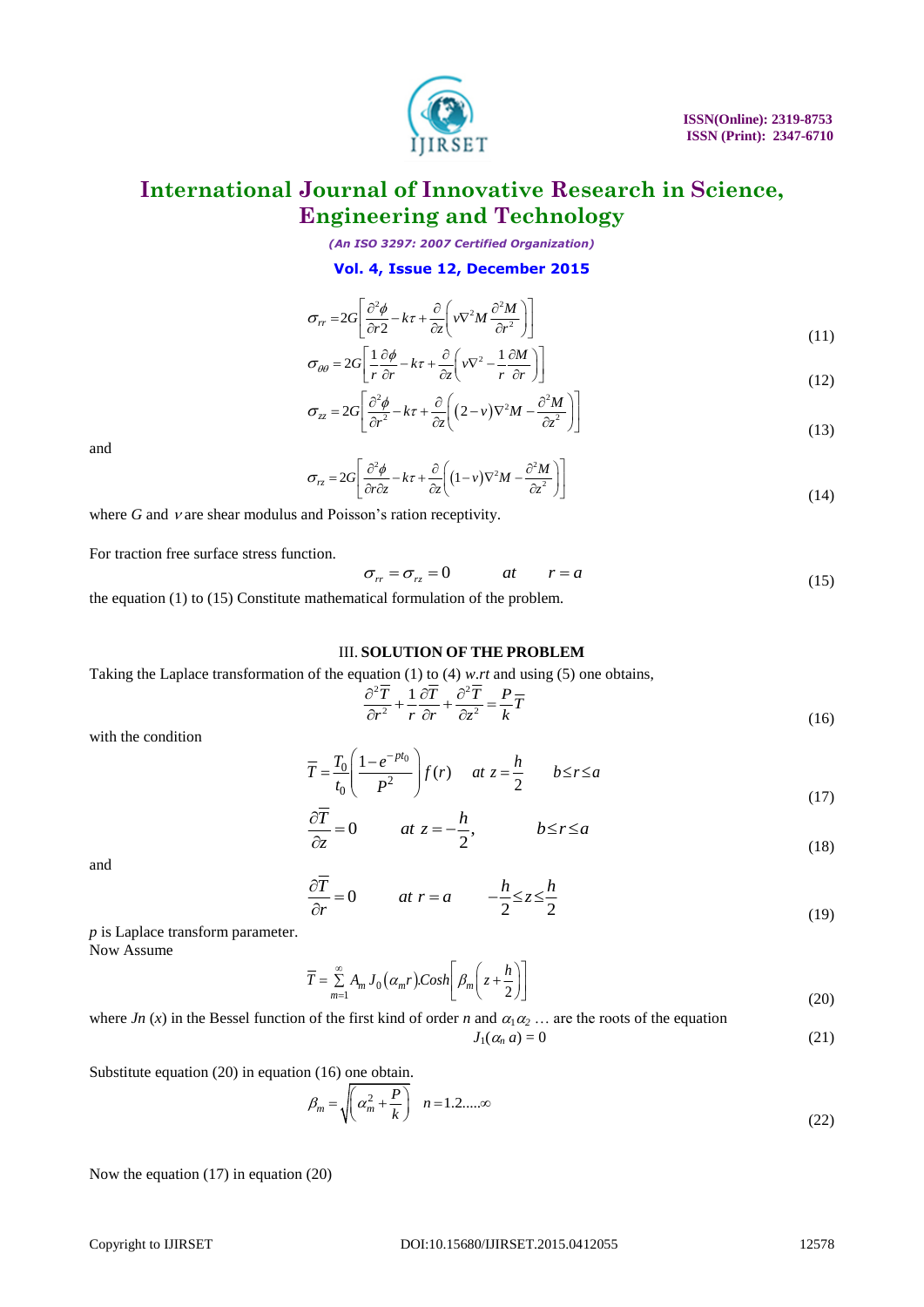

*(An ISO 3297: 2007 Certified Organization)*

**Vol. 4, Issue 12, December 2015**  

$$
\frac{T_0}{t_0} \left( \frac{1 - e^{-pt_0}}{P^2} \right) f(r) = \sum_{m=1}^{\infty} A_m J_0 \left( \alpha_m r \right) \text{Cosh}[B_m h]
$$

$$
\frac{T_0}{t_0} \left( \frac{1 - e^{-pt_0}}{P^2} \right) f(r) = \sum_{m=1}^{\infty} A_m J_0(\alpha_m r) \text{Cosh}[\beta_m h]
$$
  
\nMultiplying the above equation  $rJ_0(\alpha_m r)$  on both sides and integration from 0 to a  
\n
$$
\int_0^a \frac{T_0}{t_0} \left( \frac{1 - e^{pt_0}}{P^2} \right) f(r) r J_0(\alpha_m r) dr = \int_0^a A_m r J_0^2(\alpha_m r) \text{Cosh}[\beta_m h] dr
$$
  
\n
$$
f(r) = H(r - b) - H(r - a) = \begin{cases} 1 & b \le r \le a \\ 0 & r > a \end{cases}
$$

and

and  

$$
\int_0^a r J_0^2(\alpha_m r) dr = \left(\frac{a^2}{2}\right) J_0^2(\alpha_m a)
$$

one obtain

$$
A_m = \left(\frac{2bT_0}{a^2t_0}\right) \sum_{m=1}^{\infty} \frac{J_1(\alpha_m b)\left(1 - e^{-pt_0}\right)}{\alpha_m J_0^2(\alpha_m a) p^2 \cosh[\beta_m h]}
$$
(23)

$$
A_m = \left(\frac{2}{a^2 t_0}\right) \sum_{m=1}^{\infty} \frac{1}{\alpha_m J_0^2 (\alpha_m a) p^2 \cosh[\beta_m h]}
$$
(23)  
Using equation (22) and (23) in the equation (20) one obtain.  

$$
\overline{T}(r, z, p) = \left(\frac{-2bT_0}{a_2 t_0}\right) \sum_{m=1}^{\infty} \frac{J_0(\alpha_m r) J_1(\alpha_m b)}{\alpha_m J_0^2 (\alpha_m a)}
$$

$$
P^2 \cosh\left[\sqrt{\alpha_m^2 + \frac{P}{k}}(h)\right]
$$
(23)

Copyright to IJIRSET DOI:10.15680/IJIRSET.2015.0412055 12579 Hence the temperature distribution function is given by <sup>0</sup> 0 1 2 2 <sup>1</sup> 0 0 1 2 1 2 1 ( ) 2 2 . . 2 1 2 *m m <sup>n</sup> m m m n Cos n z h bT J r J b T a t J a hSin n h* <sup>2</sup> <sup>2</sup> 2 1 2 0 0 <sup>0</sup> *t k n u <sup>m</sup> uH u u t H u t e du* (25)

Since the initial temperature of the plate  $Ti = 0$  the temperature change<br> $\tau = t - T_i \implies \tau = T$ 

$$
-T_i \qquad \Rightarrow \qquad \tau = T \tag{26}
$$

#### **Michell's function** *M*

Suitable form of *M* satisfying (10) is given by

*M* satisfying (10) is given by  
\n
$$
M = \frac{2bT_0k}{a^2t_0} \sum_{\substack{m=1 \ n \text{ odd}}}^{\infty} \frac{J_0(\alpha_m r)J_1(\alpha_m b)}{\alpha_m J_0(\alpha_m a)}
$$
\n
$$
\left[ H_{mn} \sinh \left[ \alpha_m \left( z + \frac{h}{2} \right) \right] + R_{mn} \alpha_m \left( z + \frac{h}{2} \right) \cos \left[ \alpha_m \left( z + \frac{h}{2} \right) \right] \right]
$$
\n(27)

*Hmn* and *Rmn* are arbitrary constants

#### **Goodiers Thermoelastic Displacement Function**

Assuming displacement function  $\phi(r,z,t)$  which satisfies (6) as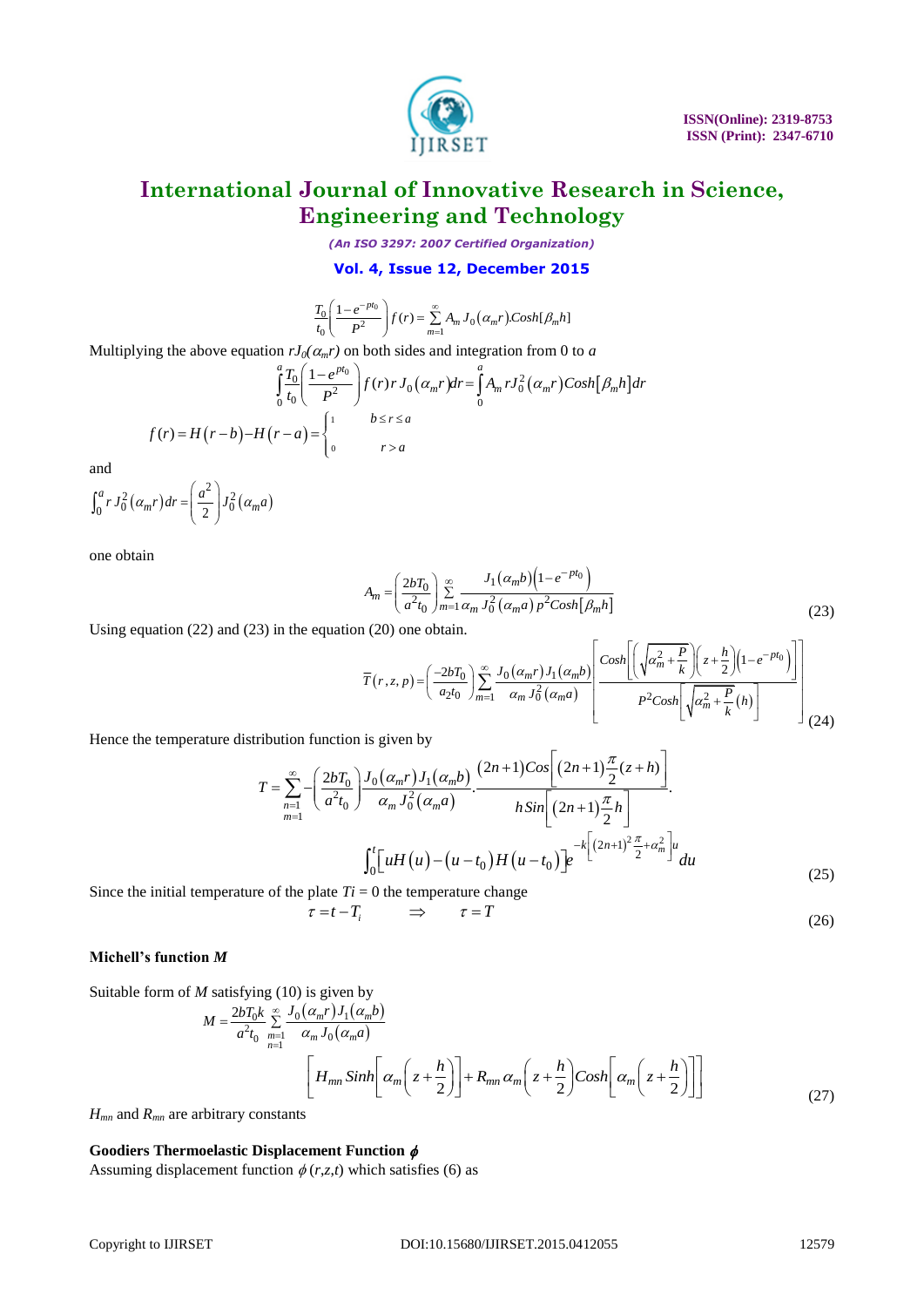

*(An ISO 3297: 2007 Certified Organization)*

$$
(An ISO 3297: 2007 \text{ Certified Organization})
$$
  
\n
$$
\text{Vol. 4, Issue 12, December 2015}
$$
  
\n
$$
\phi(r, z, t) = \left(\frac{2kbT_0}{a^2t_0}\right) \sum_{n=1}^{\infty} \left(\frac{J_0(\alpha_m r)J_1(\alpha_m b)}{\alpha_m J_0(\alpha_m a)}\right) \left(\frac{\cos\left[(2n+1)\frac{\pi}{2}\left(z+\frac{h}{2}\right)\right]}{\left(\alpha_m^2 + \frac{(2n+1)^2 \pi^2}{4}\right)}\right) \frac{(2n+1)\pi}{h \sin\left[(2n+1)\frac{\pi}{2}h\right]}.
$$
  
\n
$$
\int_0^t \left[uH(u) - (u-t_0)H(u-t_0)\right] e^{-k\left[\frac{(2n+1)^2 \pi^2}{4} + \alpha_n^2\right](t-u)} du
$$
\n(28)

#### **Displacement and Thermal Stresses**

Using the equation  $(25)$ ,  $(26)$ ,  $(27)$  and  $(28)$  in the equation  $(7)$ ,  $(8)$  and as  $(11)$  to  $(14)$  one obtain the expression for displacement and stresses respectively.<br> $I = \left(\frac{2kbT_0}{\sum_{i=1}^{N} T_i}\right) \sum_{i=1}^{N} I_i$ 

$$
\phi(r,z,t) = \left(\frac{2k\delta T_0}{a^2 t_0}\right) \sum_{n=1}^{\infty} \left[\frac{J_0(a_mr)J_1(a_mb)}{a_m t_0(a_ma)}\right] \left[\frac{c_1x_1x_2x_3x_4x_5x_6x_6x_7x_7x_8x_8x_8x_9}{a_m t_0(a_m a)}\right] \left[\frac{c_1x_2x_3x_4x_7x_7x_8x_8x_8}{a_m t_0^2\left[\frac{2k\delta T_0}{a^2t_0}\right]x_6\right]}\right] \frac{E_0\left[\left[1HI(u)-(u-t_0)H(u-t_0)\right]e^{-\frac{1}{2}\left[\frac{(2n+1)^2\pi^2}{a^2}+ct_0^2\right]}du}\right]}{u_0}
$$
\n**Displacement and Thermal Stress**\nUsing the equation (25), (26), (27) and (28) in the equation (7), (8) and as (11) to (14) one obtain the expression for  $U_r = \left(\frac{2k\delta T_0}{a^2 t_0}\right) \sum_{n=1}^{\infty} \frac{J_1(a_mr)J_1(a_mb)}{a_m t_0^2(a_m a)}.$ \n
$$
\left[\frac{(-a_m)\cos\left[\frac{2k\delta T_0}{a^2t_0}\right]x_6\frac{x_1}{a^2t_0^2}\frac{y_2}{a^2t_0^2}\right]}{a_m t_0^2\left[\frac{2k\delta T_0}{a^2t_0}\right]x_6\left[\frac{2k\delta T_0}{a^2t_0}\right]x_7\frac{x_7}{a^2t_0^2}.
$$
\n
$$
\int_0^t \left[\frac{uH(u)-(u-t_0)H(u-t_0)}{a^2t_0}\right]e^{-\frac{k}{2}\left[\frac{2k\delta T_0}{a^2t_0}\right]x_6\frac{x_7}{a^2t_0^2}}\right] + \frac{A_0\left(z+\frac{h}{2}\right)\sinh\left[\alpha_n\left(z+\frac{h}{2}\right)\right]\right)}{a_nR_m\left[\alpha_n\left(z+\frac{h}{2}\right)\right]x_7\left[\alpha_n\left(z+\frac{h}{2}\right)\right]x_8\left[\alpha_n\left(z+\frac{h}{2}\right)\right
$$

$$
U_{z} = \left(\frac{2kbT_{0}}{a^{2}t_{0}}\right) \sum_{m=1}^{\infty} \left(\frac{J_{1}(\alpha_{m}r)J_{1}(\alpha_{m}r_{0})}{\alpha_{m}J_{0}^{2}(\alpha_{m}a)}\right)
$$
  

$$
\left(\frac{-sin[(2n+1)\frac{\pi}{2}(z+\frac{h}{2})](2n+1)^{2}\frac{\pi^{2}}{2}}{\left[\left(\alpha_{m}^{2}+\frac{(2n+1)^{2}\pi^{2}}{4}\right)h sin[(2n+1)\frac{\pi}{2}h]\right]} \cdot \left[\frac{\pi^{2}}{2}\right]
$$
  

$$
\left[\int_{0}^{t}[uH(u)-(u-t_{0})H(u-t_{0})] \cdot e^{-k\left((2n+1)^{2}\frac{\pi^{2}}{4}+\alpha_{m}^{2}\right)t-u\right]} du\right]
$$
  

$$
-\alpha_{m}^{2}H_{mn}sinh\left[\alpha_{m}\left(z+\frac{h}{2}\right)\right] + \alpha_{m}^{2}R_{mn}\left(2(1-2v)sinh\left[\alpha_{m}\left(z+\frac{h}{2}\right)\right]-\alpha_{m}\left(z+\frac{h}{2}\right)Cosh\left[\alpha_{m}\left(z+\frac{h}{2}\right)\right]\right)
$$
(30)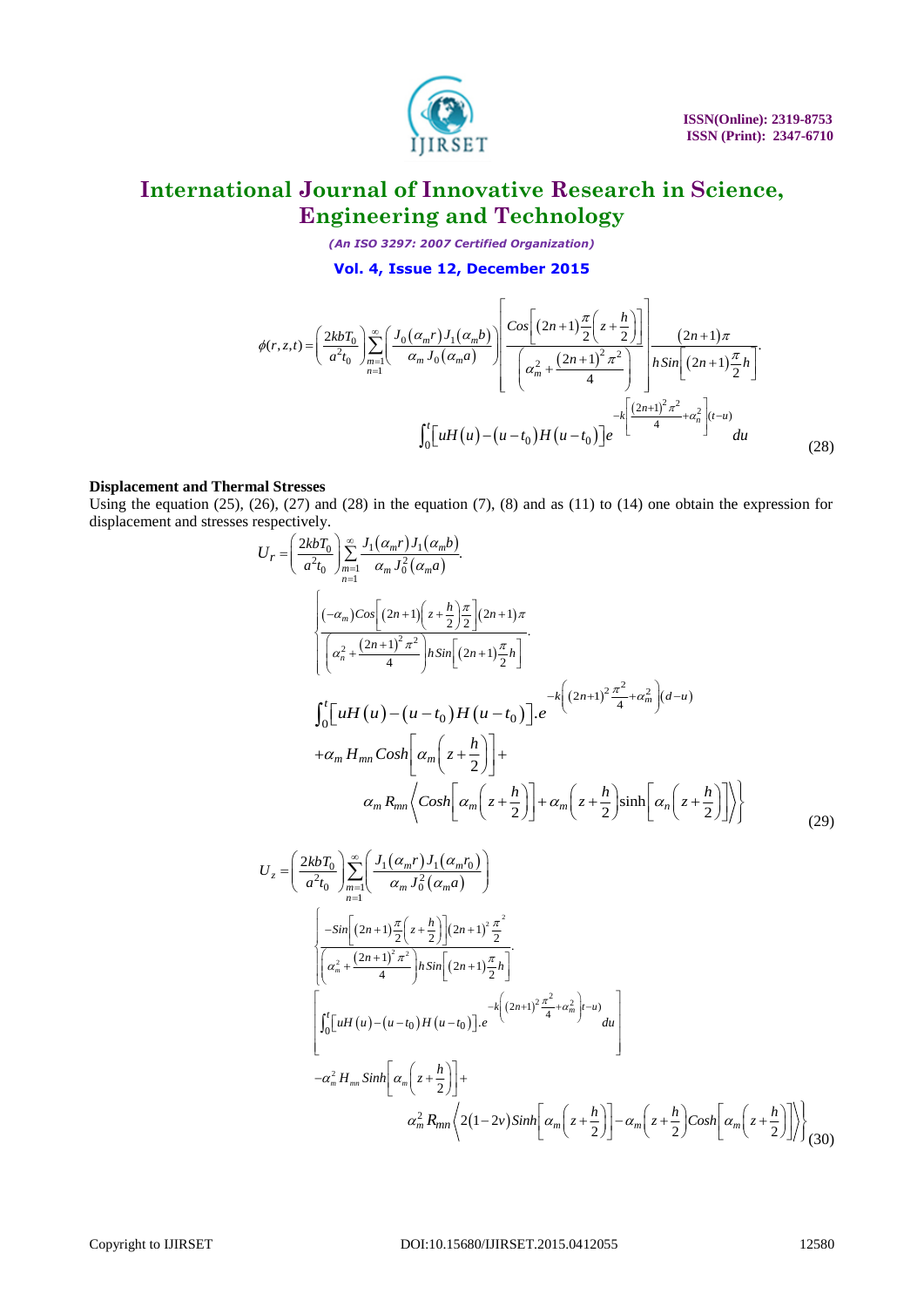

*(An ISO 3297: 2007 Certified Organization)*

$$
\mathbf{v}_{01.} = \left( \frac{4GkbT_{0}}{a^{2}t_{0}} \right) \sum_{n=1}^{\infty} \left( \frac{J_{1}(\alpha_{m}b)}{a_{n}t_{0}^{2}} \right) \left\{ \left\langle \left( -\alpha_{m}J_{0}(\alpha_{m}r) + \frac{J_{1}(\alpha_{m}r)}{r} \right) \right\} \right\} \left\{ \left( -\alpha_{m}J_{0}(\alpha_{m}r) + \frac{J_{1}(\alpha_{m}r)}{r} \right) \right\}
$$
\n
$$
\left( \frac{C\omega_{0} \left( 2n+1\right) \frac{\pi}{a} \left( 2+\frac{h}{2} \right)}{\left( a_{n}^{2} \left( 2n+1\right) \frac{\pi}{a} \right)} \right) \frac{(2n+1)\pi}{h\sin \left[ (2n+1) \frac{\pi}{a} h} \right]} \right) \frac{(-1)(1+h)\pi}{h\sin \left[ (2n+1) \frac{\pi}{a} h} \left\{ (2n+1) \frac{\pi}{a} h \right\} \left\{ (2n+1) \frac{\pi}{a} h \right\} + \frac{C\omega_{0} \left[ (2n+1) \frac{\pi}{a} \left( 2n+1\right) \frac{\pi}{a} h \right]}{\left\langle \left[ (2n+1) \frac{\pi}{a} \left( 2n+1\right) \frac{\pi}{a} h \right] \right\rangle} \right\}
$$
\n
$$
\int_{0}^{1} \left[ u H(u) - (u-t_{0}) H(u-t_{0}) \right] e^{-\left( (2n+1)^{2} \frac{\pi^{2}}{2} + \alpha_{m}^{2} \right) \left( t-u \right)} du
$$
\n
$$
+ \alpha_{m}^{2} H_{mm} \left( \alpha_{m}J_{0}(\alpha_{m}r) - \frac{J_{1}(\alpha_{m}r)}{r} \right) \right) \cos h \left[ \alpha_{m} \left( z + \frac{h}{2} \right) \right] + \alpha_{m}^{2} R_{mm} \left\langle \left( -\alpha_{m}J_{0}(\alpha_{m}r) + \frac{J_{1}(\alpha_{m}r)}{r} \right) \right)
$$
\n
$$
\left( \cos h \left[ \alpha_{m} \left( z + \frac{h}{2} \
$$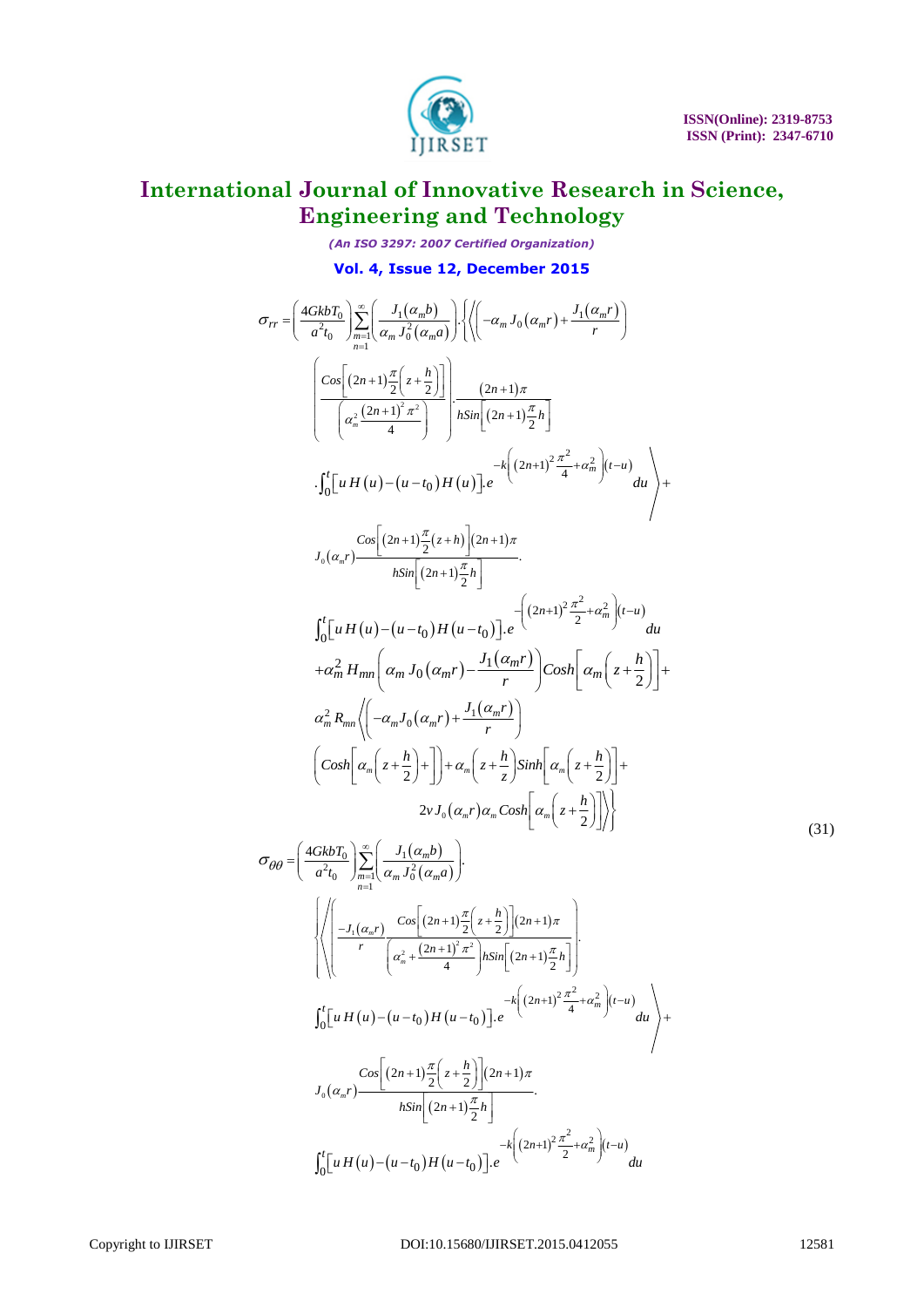

*(An ISO 3297: 2007 Certified Organization)* **Vol. 4, Issue 12, December 2015**

$$
+a_{m}^{2}H_{nm}\left[\frac{J_{1}(a_{m}r)}{r}\right)cosh\left[a_{m}\left(z+\frac{h}{2}\right)\right]+
$$
\n
$$
a_{m}^{2}R_{mn}\left(2v\alpha_{m}J_{0}(a_{m}r)cosh\left[a_{m}\left(z+\frac{h}{2}\right)\right]+\right.
$$
\n
$$
a_{m}^{2}R_{mn}\left(2v\alpha_{m}J_{0}(a_{m}r)cosh\left[a_{m}\left(z+\frac{h}{2}\right)\right]\right)+\frac{a_{m}J_{1}(a_{m}r)}{r}\left(z+\frac{h}{2}\right)sinh\left[a_{m}\left(z+\frac{h}{2}\right)\right]\right\}
$$
\n
$$
\sigma_{zz}=\left(\frac{4GbLT_{n}}{a^{2}t_{0}}\right)\sum_{m=1}^{\infty}\left[\frac{J_{0}(a_{m}r)J_{1}(a_{m}b)}{a_{m}J_{0}^{2}(a_{m}a)}\right]
$$
\n
$$
\left[\frac{-cosh\left[(2n+1)\frac{\pi}{2}(z+\frac{h}{2})(2n+1)\frac{\pi}{2}s\right]}{\left[a_{m}^{2}+2\frac{\pi}{2}h\right]cosln\left[(2n+1)\frac{\pi}{2}s\right]}
$$
\n
$$
\int_{0}^{c}\left[uH(u)-(u-c_{0})H(u-c_{0})\right]e^{-4\left[(2n+1)\frac{2\pi}{2}+a_{m}^{2}\right](u-a)}du + \frac{c\alpha\left[(2n+1)\frac{2\pi}{2}+a_{m}^{2}\right](u-a)}{2h}\right]
$$
\n
$$
\int_{0}^{c}\left[uH(u)-(u-c_{0})H(u-c_{0})\right]e^{-4\left[(2n+1)\frac{2\pi}{2}-4a_{m}^{2}\right](u-a)}du + \frac{c\alpha\left[(2n+1)\frac{2\pi}{2}+a_{m}^{2}\right](u-a)}{r}\right]
$$
\n
$$
\sigma_{yz}=\left(\frac{4GkbT_{0}}{r}\right)\sum_{m=1}^{\infty}\left(\frac{I_{1}(a_{m}r)I_{1}(a_{m}b)}{a_{m}J_{0}(a_{m}r)}\right)-a_{m}\left(z+\frac{h}{2}\right)sinh\left[a_{m}\left(+\frac{h}{2}\right)\right]\right\}
$$

$$
\sigma_{rz} = \left(\frac{4GkbT_0}{a^2t_0}\right) \sum_{n=1}^{\infty} \left(\frac{J_1(\alpha_m r)J_1(\alpha_m b)}{\alpha_m J_0^2(\alpha_m a)}\right)
$$
\n
$$
\left\{\frac{(\alpha_m)\sin[(2n+1)\frac{\pi}{2}\left(z+\frac{h}{2}\right)](2n+1)\pi}{\left(\alpha_m^2 + \frac{(2n+1)^2\pi^2}{4}\right)h\sin[(2n+1)\frac{\pi}{2}h]}\right\} - k\left(\alpha_m^2 + \frac{(2n+1)^2\pi^2}{4}\right)t - k\left(\alpha_m^2 + \frac{(2n+1)^2\pi^2}{4}\right)(t-u)
$$
\n
$$
\int_0^t \left[uH(u) - (u-t_0)H(u-t_0)\right]e^{-k\left(\alpha_m^2 + \frac{(2n+1)^2}{4}\pi^2\right)(t-u)}du + \alpha_m^3 H_{mn}\sinh\left[\alpha_m\left(z+\frac{h}{2}\right)\right] + \alpha_m^3 R_{mn}\left((4-2\nu)\sinh\left[\alpha_m\left(z+\frac{h}{2}\right)\right] - \alpha_m\left(z+\frac{h}{2}\right)\cosh\left[\alpha_m\left(+\frac{h}{2}\right)\right]\right)\right\}
$$
\n(34)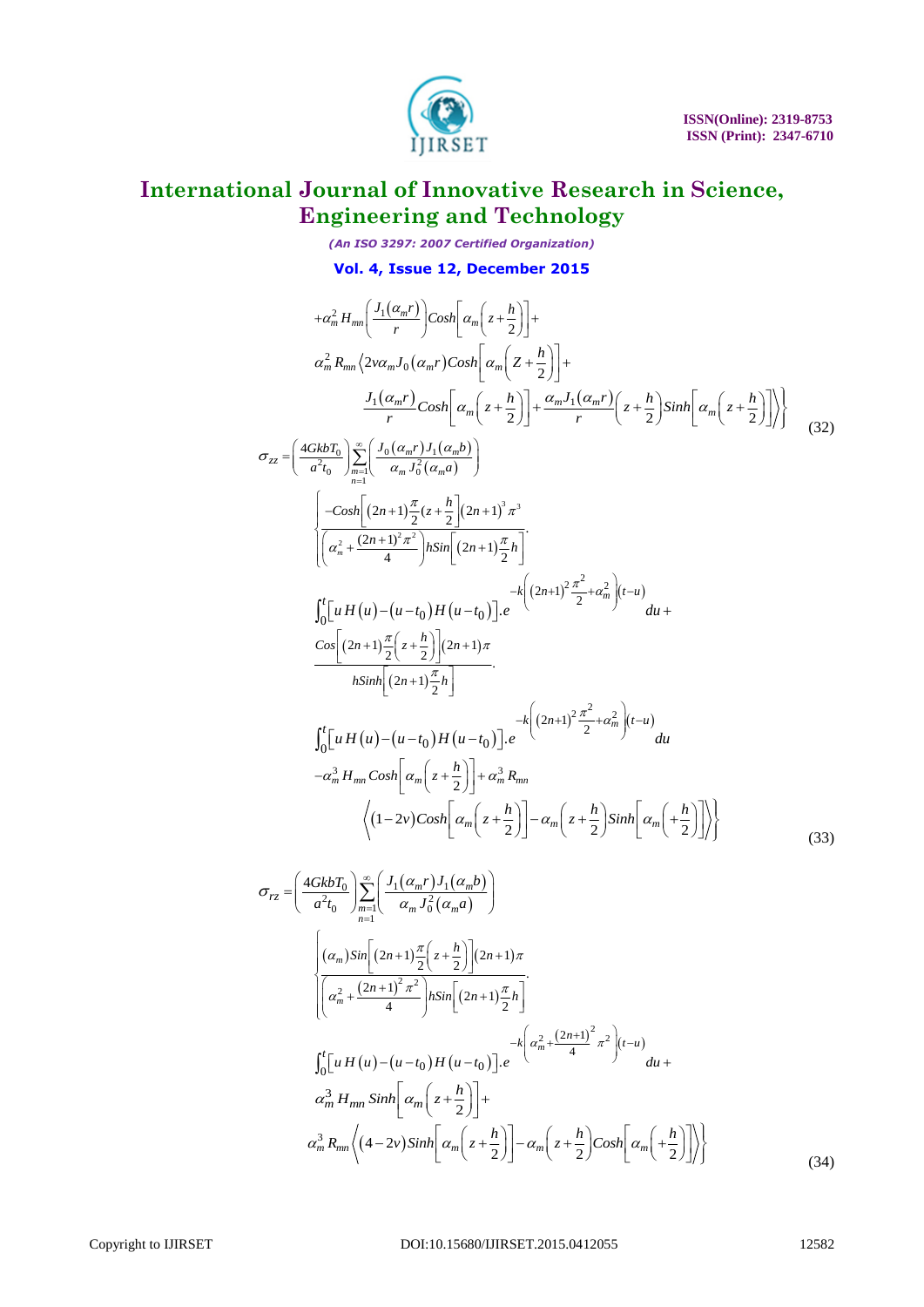

*(An ISO 3297: 2007 Certified Organization)*

#### **Vol. 4, Issue 12, December 2015**

#### **Determination of Unknown Arbitrary function**  $H_{mn}$  **and**  $R_{mn}$

In order to satisfy the condition (15) and solving the equation (31) and (34) one obtain

$$
H_{mn} = \frac{1}{\alpha_m^3 \cosh\left[\alpha_m\left(z + \frac{h}{2}\right)\right]}
$$
  
\n
$$
\left[\frac{\cos\left[(2n+1)\frac{\pi}{2}\left(z + \frac{h}{2}\right)\right](2n+1)\pi}{h.\sin\left[(2n+1)\frac{\pi}{2}h\right]\left[\alpha_m^2 + \frac{(2n+1)^2\pi^2}{4}\right]} - \frac{\cos(2n+1)\frac{\pi}{2}\left(z + \frac{h}{2}\right)}{h.\sin\left[(2n+1)\frac{\pi}{2}h\right]}\right]
$$
  
\n
$$
h.\sin\left[\left(2n+1\right)\frac{\pi}{2}h\right]\left[\alpha_m^2 + \frac{(2n+1)^2\pi^2}{4}\right] - k\left[\left(2n+1\right)^2\frac{\pi^2}{4} + \alpha_m^2\right]_{du}
$$
  
\n
$$
R_{mn} = 0
$$
  
\n(35)

#### IV.**NUMERICAL RESULTS, DISCUSSION AND REMARKS**

The numerical calculation have been carried out for steel (SN 50C) plate with parameters  $a = 1m$ ,  $b=a/2=0.5$ ,  $h=1m$ , *z*=*h*/2Thermal diffusivity k=15.9x10-6(m2 s-1). with  $\alpha_1 = 3.8317$ ,  $\alpha_2 = 7.0156$ ,  $\alpha_3 = 10.1735$ ,  $\alpha_4 = 13.3237$ ,  $\alpha_5 =$ 16.470,  $\alpha_6 = 19.6159$ ,  $\alpha_7 = 22.7601$ ,  $\alpha_8 = 25.9037$ ,  $\alpha_9 = 29.0468$ ,  $\alpha_{10} = 32.18$  are the roots of transcendental equation  $J_1(\alpha_n a) = 0$ . In order to examine the influence of ramp-type heating on the upper surface on thick circular plate, one performed the numerical  $z = -0.25, 0, 0.25, 0.5$  Numerical variations in radial directions are shown in the figures with the help of computer programme.

#### V. **CONCLUSION**

In this chapter, a thick circular plate is considered and determined the expressions for temperature, displacement and stress function due to ramp-type heating on the upper surface as a special case mathematical model is constructed for  $f(r) = [H(r-0.5) - H(r-1)]$  and performed numerical calculations. The thermoelastic behavior is examined such as temperature, displacement and stresses.

**In figure 1 :** For  $z = 0$  Temperature is gradually is decrease and increases and then suddenly drop till  $r = 0.7$  and again increase till  $r = 0.8$  after than maintain same status till 1.0. For  $z = 0.25$  Temperature is negative and gradually increases from  $r = 0$  to  $r = 0.65$  after that it again increase and has a value positive from  $r = 0.65$  to 1.0. For  $z = 0.5$ Temperature is negative from  $r = 0$  to  $r = 0.65$  with damping nature. After that it will become positive damping status till  $r = 1.0$ .

**In figure 2 :** Goodier potential function  $\phi$  gradually increases from  $r = 0$  to  $r = 1$ . For  $z = 0.25$  to 0.5. The displacement function is  $\phi$ the gradually decreases increases in radius of the thick circular plate.

**In figure 3 :** For  $z = 0$  the radial displacement  $U_r$  decreases from  $r = 0$  to  $r = 0.5$  and then it increase till  $r = 1$ . For  $z = 1$ 0.25 to  $z = 0.5$ . The radial displacement  $U_r$  gradually increase from  $r = 0$  to  $r = 0.5$  and the decreases to  $r = 1$ . The radial displacement  $U_r$  has maximum value at  $r = 0.5$ .

In figure 4 : For  $z = 0$  the axial displacement  $U_z$  is constant throughout the circular plate. The axial displacement  $U_z$  is increases from  $r = 0$  to  $r = 0.3$ .

**In figure 5 :** For  $z = 0$  the stress function  $\sigma_r$  is decreases from  $r = 0$  to  $r = 1$ . For  $z = 0.25$  to  $z = 0.5$  the stress function  $\sigma$ rr is increases from *r* = 0 to *r* = 1.

**In figure 6 :** For  $z = 0$  the stress function  $\sigma_{\theta\theta}$  gradually increases from  $r = 0$  to  $r = 1$ .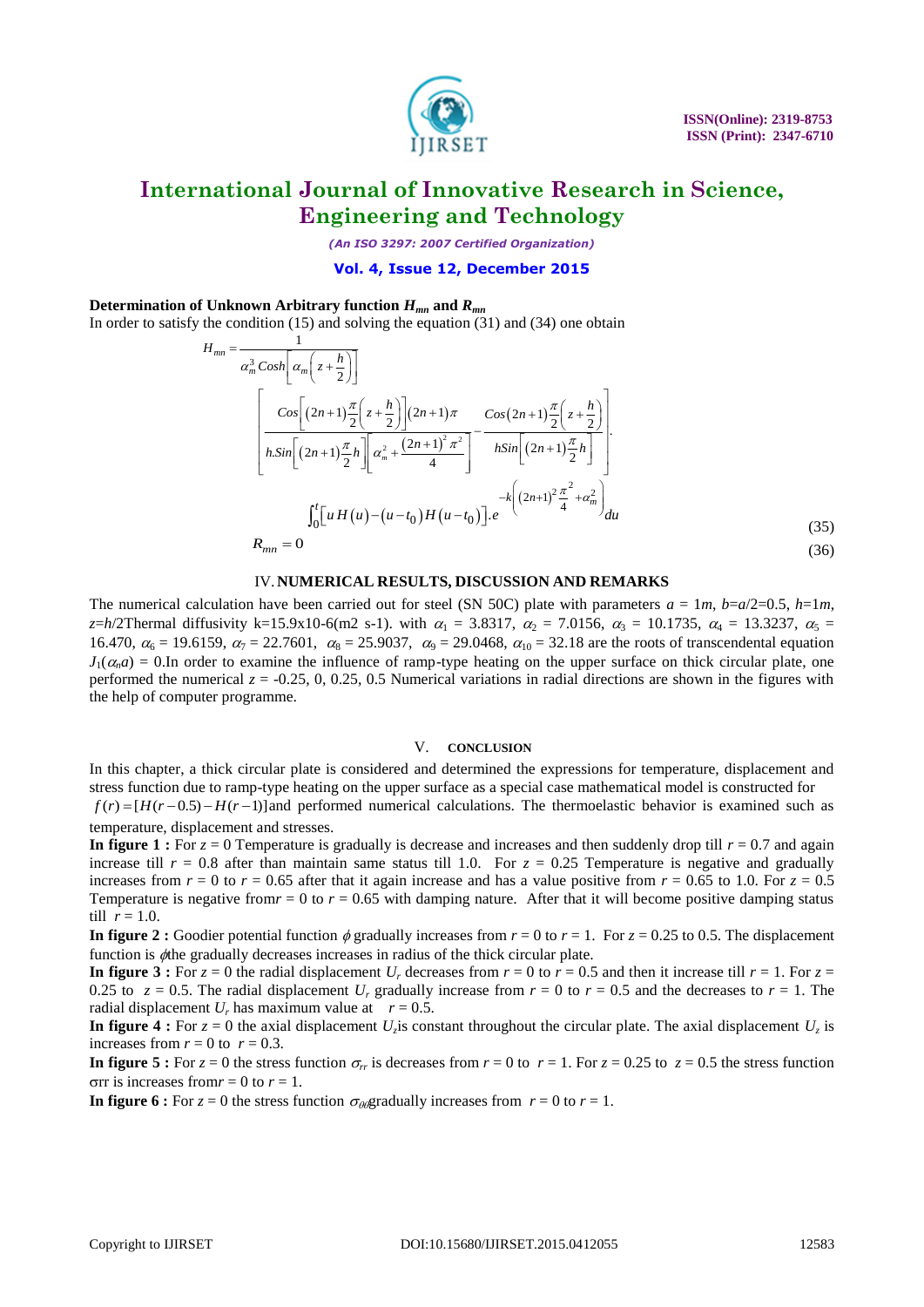

*(An ISO 3297: 2007 Certified Organization)* **Vol. 4, Issue 12, December 2015**



In Figure 1 Temperature *T* versus *r* for different values of *z* at  $z = -0.25$ , 0 ... 0.5 (Steel SN50C). Temperature of the circular plate varies with the radius and thickness of the circular plate.







In Figure 3 Radial Displacement  $U_r$  versus r for different values of *z* at  $z = -0.25, 0...$  0.5 (Steel SN50C). The radial displacement is directly varies with the thickness and radius of the circular plate.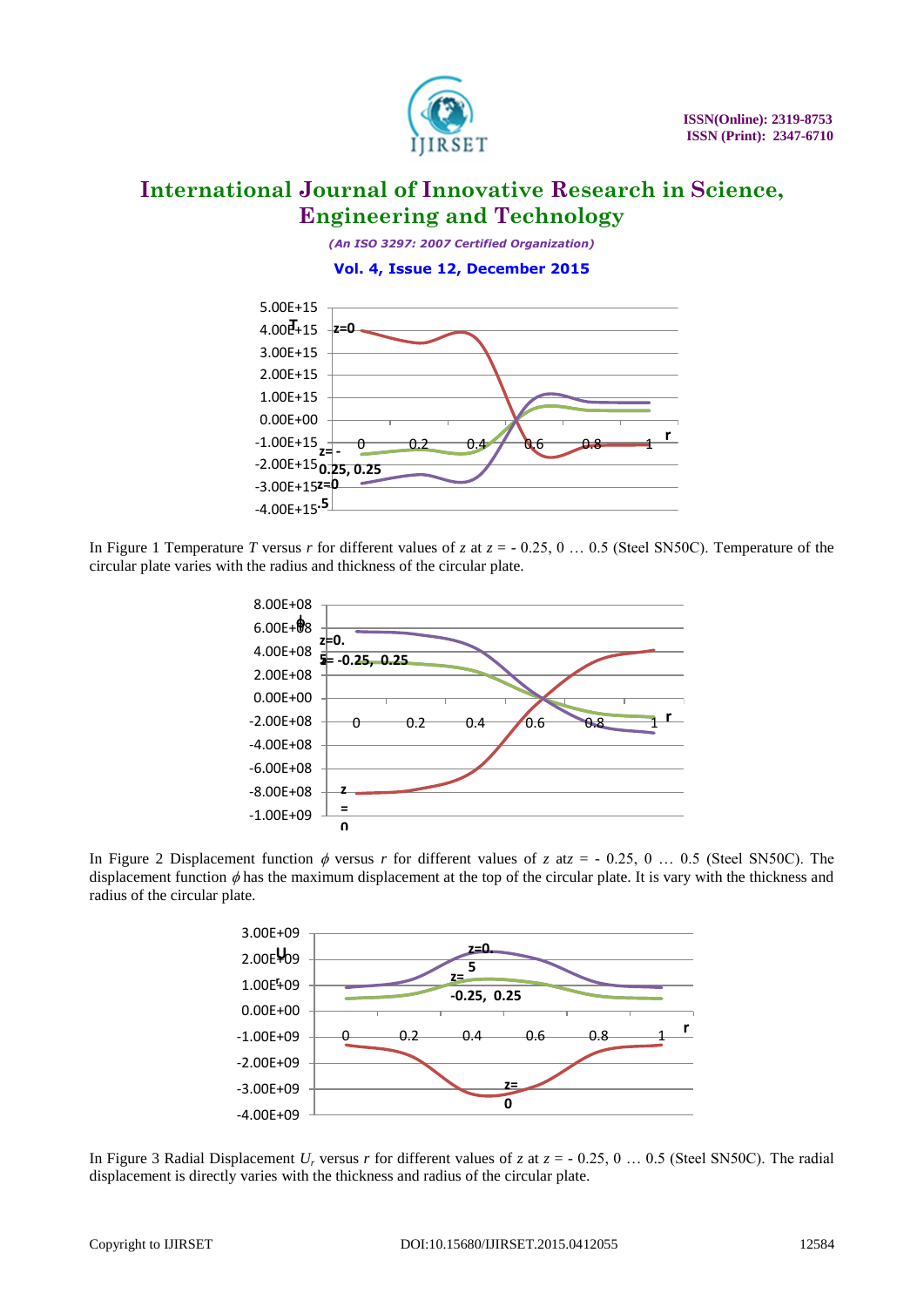

*(An ISO 3297: 2007 Certified Organization)* **Vol. 4, Issue 12, December 2015**



In Figure 4 Axial Displacement  $U_z$ versus *r* for different values of *z* at  $z = -0.25, 0...$  0.5 (Steel SN50C). The axial displacement is vary with the thickness and radius of circular plate and has constant value at  $r = 0$  as well as  $r = 1$ .



In Figure 5 Stress Function  $\sigma_r$  versus r for different values of *z* at  $z = -0.25, 0 \dots 0.5$  (Steel SN50C) (*r*=0.2, 0.4... 1). The stress function  $\sigma_r$  is decrease at zero with the thickness whereas at  $r = 1$  it will increase with thickness of the circular plate.



In Figure 6 Stress Function  $\sigma_{\theta\theta}$  versus *r* for different values of *z* at *z* = - 0.25, 0 ... 0.5 (Steel SN50C). The stress function  $\sigma_{\theta\theta}$  decreases at the centre of the circular plate where as it will increase with radius and thickness of the circular plate.